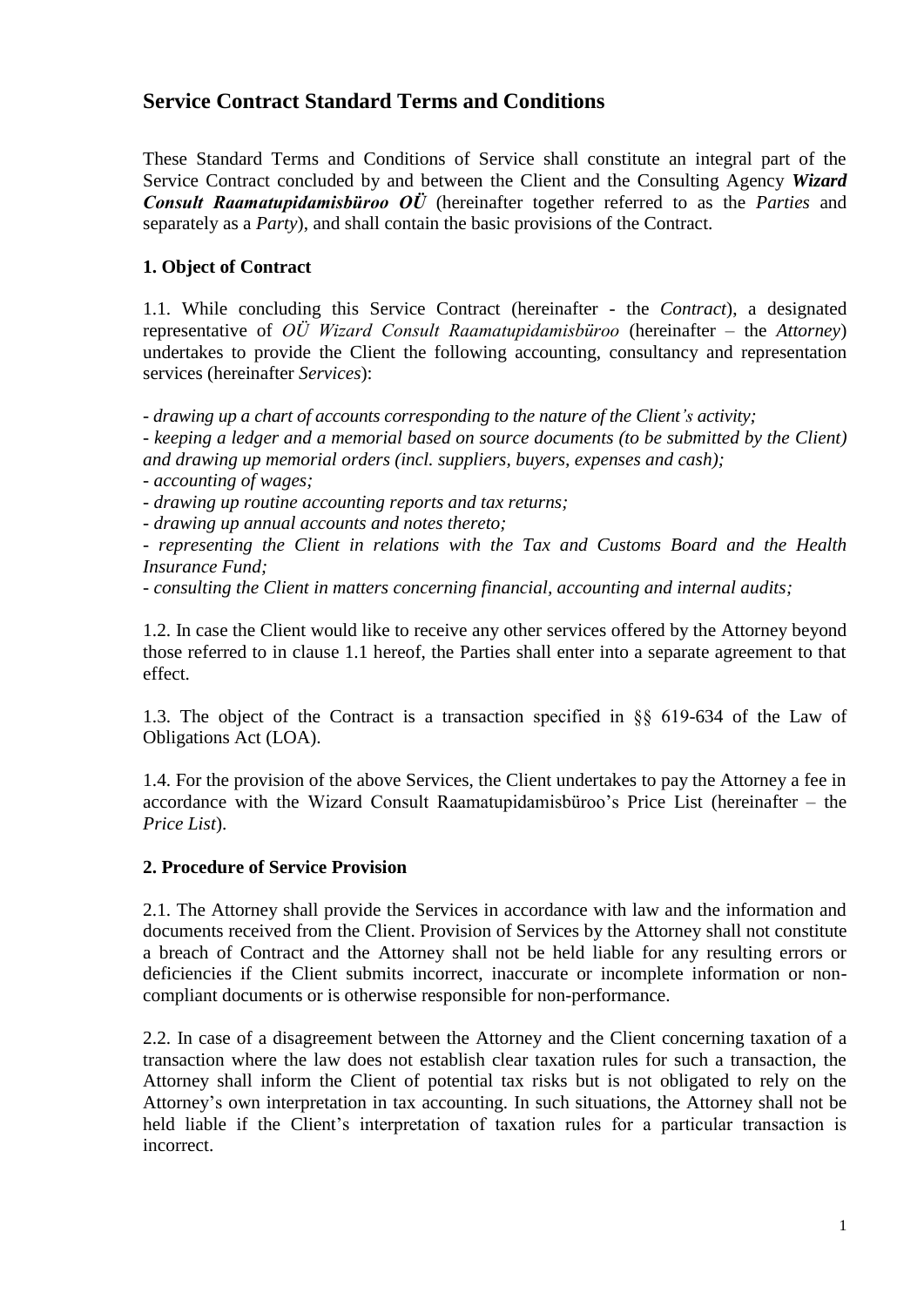### **3. Rights and Obligations of Parties**

## 3.1. The Attorney shall:

3.1.1. exercise loyalty to the Client and due diligence in the performance of tasks, taking into account the nature of the task to be performed;

3.1.2. perform tasks in a timely manner to the best of its knowledge and abilities to ensure maximum benefit for the Client and to prevent any losses, acting at a generally accepted level of professional skills;

3.1.3. follow the Client's instructions in the performance of tasks. If the Attorney has to rely on its own expertise or special capabilities in the performance of a task, the Client shall not have the right to issue detailed instructions concerning the methods and conditions of performance;

3.1.4. notify the Client of any material facts related to the performance of a task and, above all, of any circumstances, which could lead the Client to change its instructions, and also provide the Client at request with information on the progress of a task;

3.1.5. present to the Client an overview of expenses and revenues associated with a task together with any relevant evidence;

3.2. When fulfilling an order, the Attorney shall work with the information contained within the primary documents provided by the Client both in electronic and paper forms.

3.2.1. The Attorney shall not demand for original documents to be provided. If the Attorney receives the original documents in paper, it shall transfer them to the Client.

3.2.2. The Attorney shall not be obliged to create and store the archive of documents (unless the Parties agreed otherwise).

3.2.3. Digital documents created by the Attorney when fulfilling an order shall be transferred to the Client as and when they are created. Extracts from the accounting software shall be transferred to the Client only for the periods paid by the Client.

3.3. Once the current Contract is active, the Attorney shall provide consulting services to the Client.

3.3.1. Consultations, which total amount does not exceed one (1) hour per month, shall be deemed as a routine work of the Attorney; consultations exceeding one (1) hour per month shall be deemed as an extra work of the Attorney and shall be paid according to the Price List.

3.3.2. The Attorney reserves the right to choose the form and means of communication for consultations, that is: e-mail, phone, Skype or a personal meeting, at his sole discretion.

3.4. When it is necessary or convenient, the Attorney shall make a printout of virtual documents and destroy them after processing.

3.4.1. Should a certain Client's order require a printout of virtual documents in excess of twenty (20) pages per month, such shall be deemed as additional services and shall be subject to additional charges in accordance with the Price List.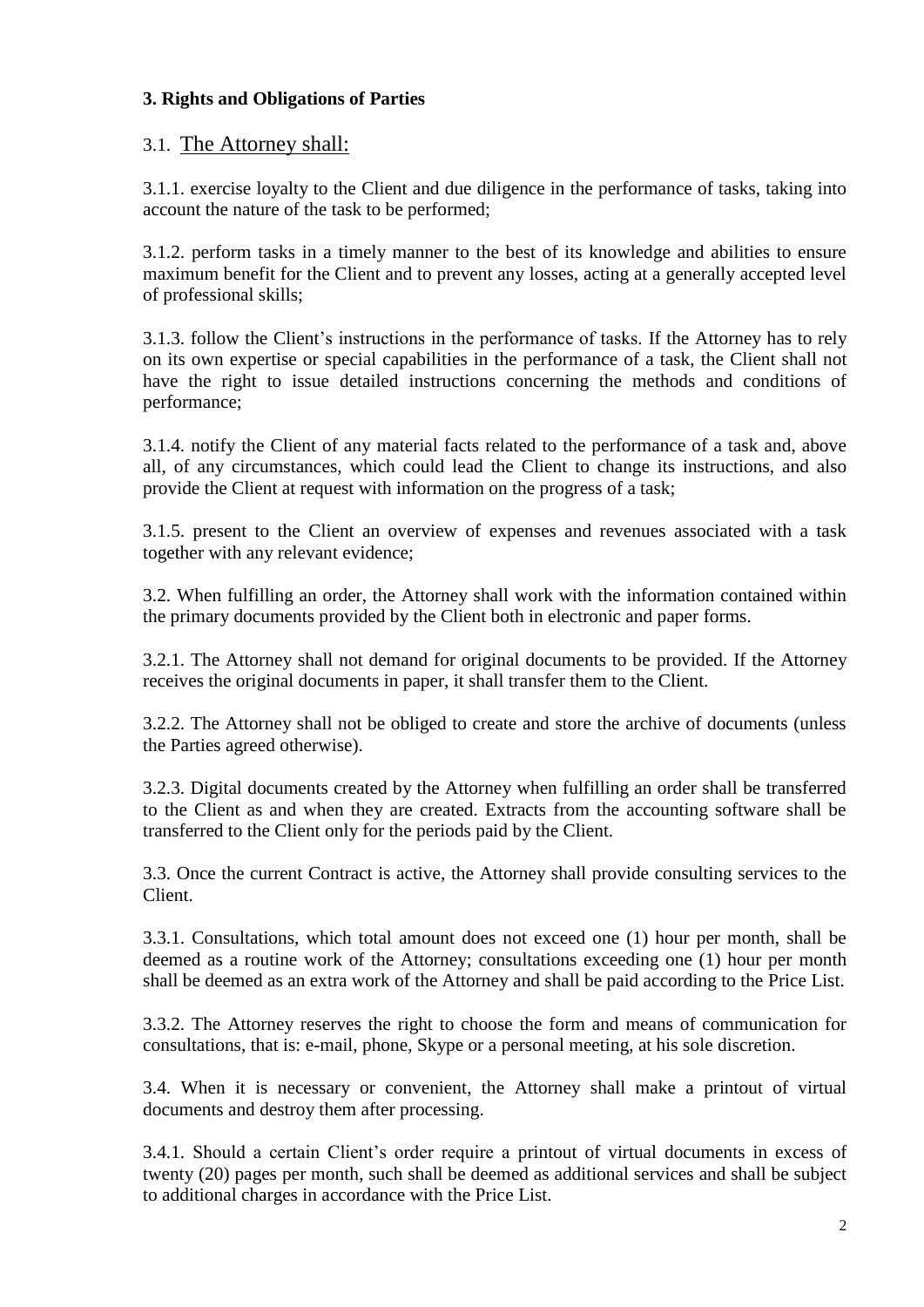# 3.5. The Client shall:

3.5.1. submit any information and documents required for the performance of the Contract to the Attorney in a timely manner and grant the Attorney access to the Client's accounting source documents as necessary:

- submit documents required for wage accounting to the Attorney at the latest by the seventh  $(7<sup>th</sup>)$  day of each month;
- submit any other required documents to the Attorney at the latest by the thirteenth  $(13<sup>th</sup>)$  day of each month;

3.5.2. notify the Attorney immediately of any important information beyond that specified in this Contract, which could affect performance of the Contract;

3.5.3. analyse the reports prepared by the Attorney. The Client should make sure that the reported amounts for the accounts "Trade receivables" and "Trade creditors" correspond to the actual situation;

3.5.4. according to § 12 of the Accounting Law, keep all documents related to accounting and taxes for seven (7) years after the financial year of their registration; keep labour contracts during the entire period of each contract and for ten (10) years after their termination.

3.5.5. shall pay the Attorney a fee for the Services provided in the manner prescribed by the provisions of Cl. 4 of these Standard Terms and Conditions of the Contract.

3.6. If the Client fails to submit source documents on time, the Attorney shall attempt to provide services in keeping with the terms and deadlines established by law, but shall not be held liable for any eventual delays.

3.6.1. If the Client fails to submit source documents on time, the Attorney proceeds to the processing of documents within 3-5 working days from receipt of the information and documents.

#### **4. Contractual Settlements**

4.1. The fee payable to the Attorney shall be paid by the Client on a monthly basis in accordance with the actual volume of services rendered by the Attorney and on the basis of the invoice issued by the Attorney in the month following the month when the Services were rendered. The Client shall pay the Attorney's Invoice within seven (7) business days from the invoice date (unless the Parties agree otherwise).

4.2. In case of delayed payment of the Invoice by the Client, the Attorney shall be entitled to invoice the Client with a penalty of 0.7% (zero point seven percent) of the delayed amount for each calendar day of delay.

4.3. If the Customer fails to provide documents in a timely manner (in breach of paragraphs 3.5.1. and 3.5.2. hereof), the Attorney shall have the right to charge for urgent processing of documents in accordance with the Price List applicable at the time of implementation of such urgent work.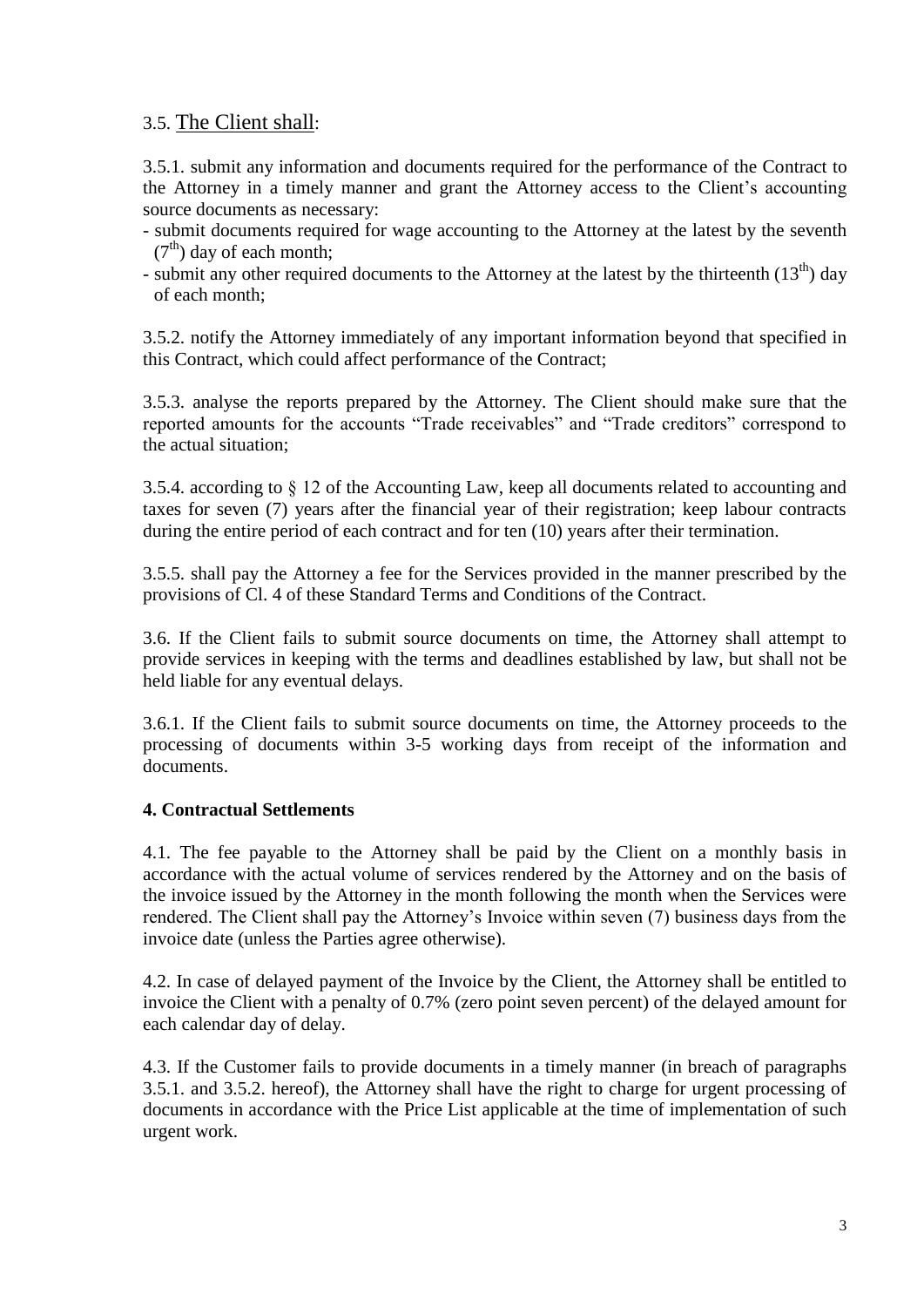4.4. In case of increase or decrease of a document flow (or a substantial increase or decrease of a realization turnover), respectively, an increase or decrease of the amount of remuneration shall occur, in accordance with the rates specified in the Contract.

4.5. The Attorney shall have the right to change the prices of services, including prices referred to in paragraphs 4.2., 4.3. of the Standard Terms and Conditions, notifying the Client on the event 2 months prior to the date the changes take effect.

4.5.1. The price of accounting services is indexed automatically once every two years, taking into account the level of inflation.

#### **5. Term of Contract**

5.1. The Contract shall enter into force upon its signature by the Parties, it contains data and details of the Parties, as well as the rates for the provision of Services, and operates under these Standard Terms and Conditions.

5.2. The Parties shall have the right to terminate the Contract unilaterally by notifying the other Party in writing at least two (2) months prior to the date of termination of the Contract.

5.3. The Contract may be terminated on an exceptional basis, if the fact that makes it possible to repudiate the Contract is revealed. For the Attorney, such an exceptional circumstance shall be – foremost but not limited to – the situation when the Client fails to pay in full the Invoice issued by the Attorney, and which is relevant to the Contract, for the period of time exceeding one (1) month from the due date of payment.

5.4. Unless otherwise agreed by the Parties and subject to the Attorney continuing to provide Services to the Client after expiry of the term specified in clause 5.3., the Contract shall be deemed to be extended for a period during which the Attorney actually provides Services to the Client.

5.5. The Contract may be amended or supplemented by a written agreement of the Parties or under other relevant conditions specified in the Contract.

5.5.1. Amendments and / or alterations to the Contract shall be made in the form of an Annex to the standard Contract and signed by both Parties.

5.5.2. Unless agreed otherwise by the Parties, any amendments or supplements to the Contract shall enter into force as of the moment of signing by authorised representatives of both **Parties** 

#### **6. Contractual Notifications**

6.1. Except in cases when the Contract specifically provides for certain particular mode of communications, the transmission of day-to-day messages between the Client and the Attorney shall be effected by telephone or email.

6.2. If necessary, written notices shall be handed out to the other Party against the signed receipt or shall be sent to the other Party by registered mail to the address specified in the Contract or to the address let known to the other Party during the term hereof. Written notices shall be deemed as delivered to the other Party upon ten (10) calendar days after the date of mailing.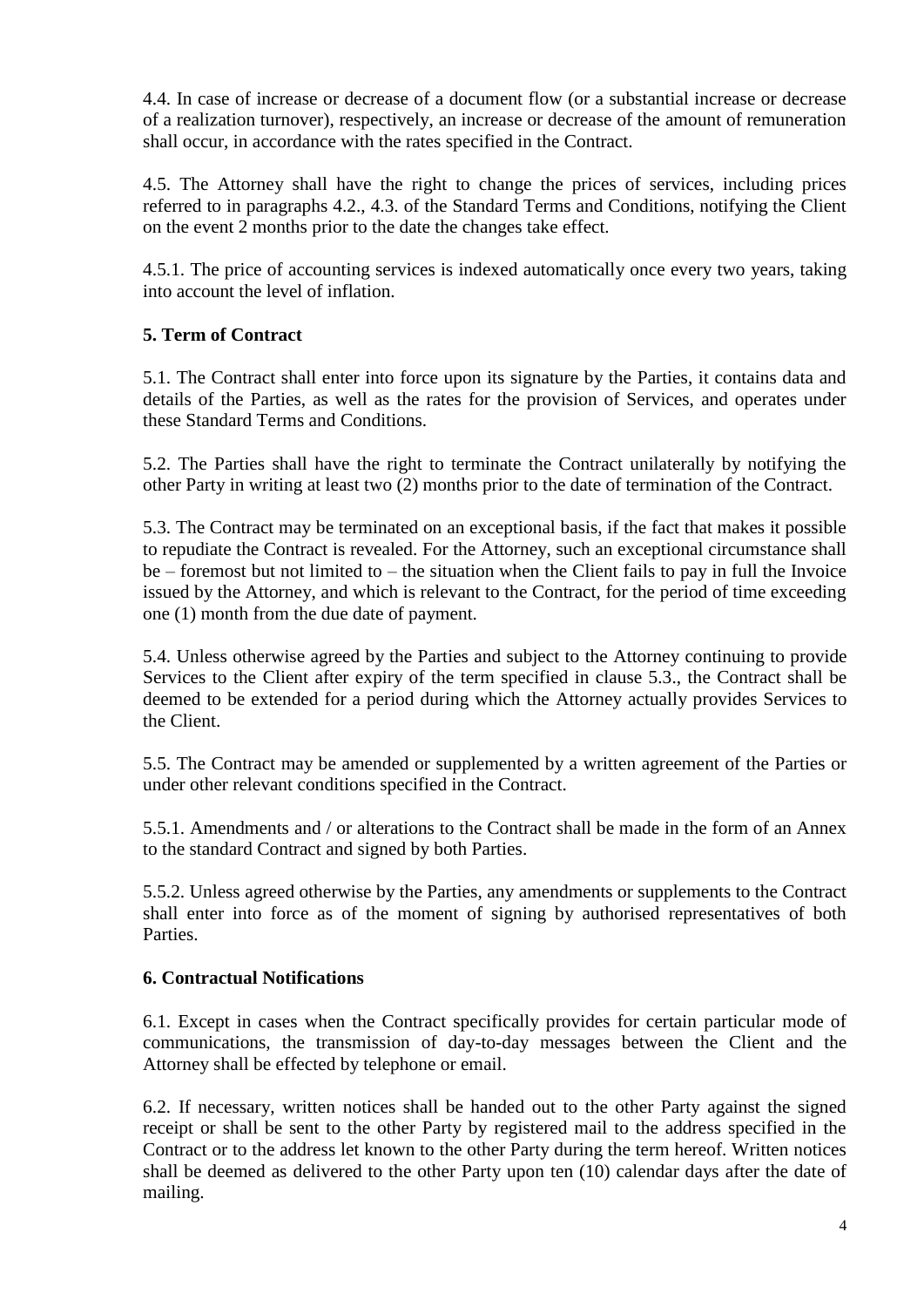6.3. Any claims arising from an alleged breach of Contract shall be submitted to the other Party in writing.

### **7. Confidentiality Obligation**

7.1. The Parties shall refrain from disclosing any confidential information or the content of documents entrusted to a Party, without a prior written consent of the other Party, during the term of the Contract and for five (5) years after expiry of the Contract.

7.2. Confidential information shall mean business and trade secrets of the Parties, personal information on the Parties and any other information, which should be kept confidential due to a legitimate interest of a Party.

7.3. Any Party shall use any confidential information of the other Party exclusively for the provision of Services specified in the Contract. The use of any confidential information of the other Party for any other purpose is strictly subject to a prior written consent of the other Party.

7.4. Information received by a Party from a third party that is entitled by law to disclose such information shall not be construed as confidential information and shall not be subject to the restrictions specified in clauses 7.1.-7.3. hereof.

7.5. The prohibition of disclosure of confidential information set forth in clauses 7.1.-7.3. shall not apply to auditors, tax bodies, banks and legal advisers of the Parties.

#### **8. The rights and obligations of the Parties related to the Money Laundering and Terrorist Financing Prevention Act.**

8. The rights and obligations of the Parties related to the Money Laundering and Terrorist Financing Prevention Act.

8.1. The Attorney and a service consultant shall fulfill the obligations of the Money Laundering and Terrorist Financing Prevention Act, as well as of legal acts issued on the basis thereof.

8.2. The Attorney shall have all the rights arising from the Money Laundering and Terrorist Financing Prevention Act and from the legal acts issued on the basis thereof, including the right to refuse the provision of services and terminate the business relationship in cases provided by law.

8.3. The Client shall promptly submit all the necessary documents and information to the Attorney that the Attorney has the right and / or obligation to request on the basis of the Money Laundering and Terrorist Financing Prevention Act and legal acts issued on the basis thereof.

#### **9. Liability of Parties**

9.1. As long as the Parties act with integrity and in keeping with good practices, they shall be released from mutual financial or proprietary liability, which may arise hereunder.

9.2. The Parties' liability shall be excluded in the event of "force majeure".